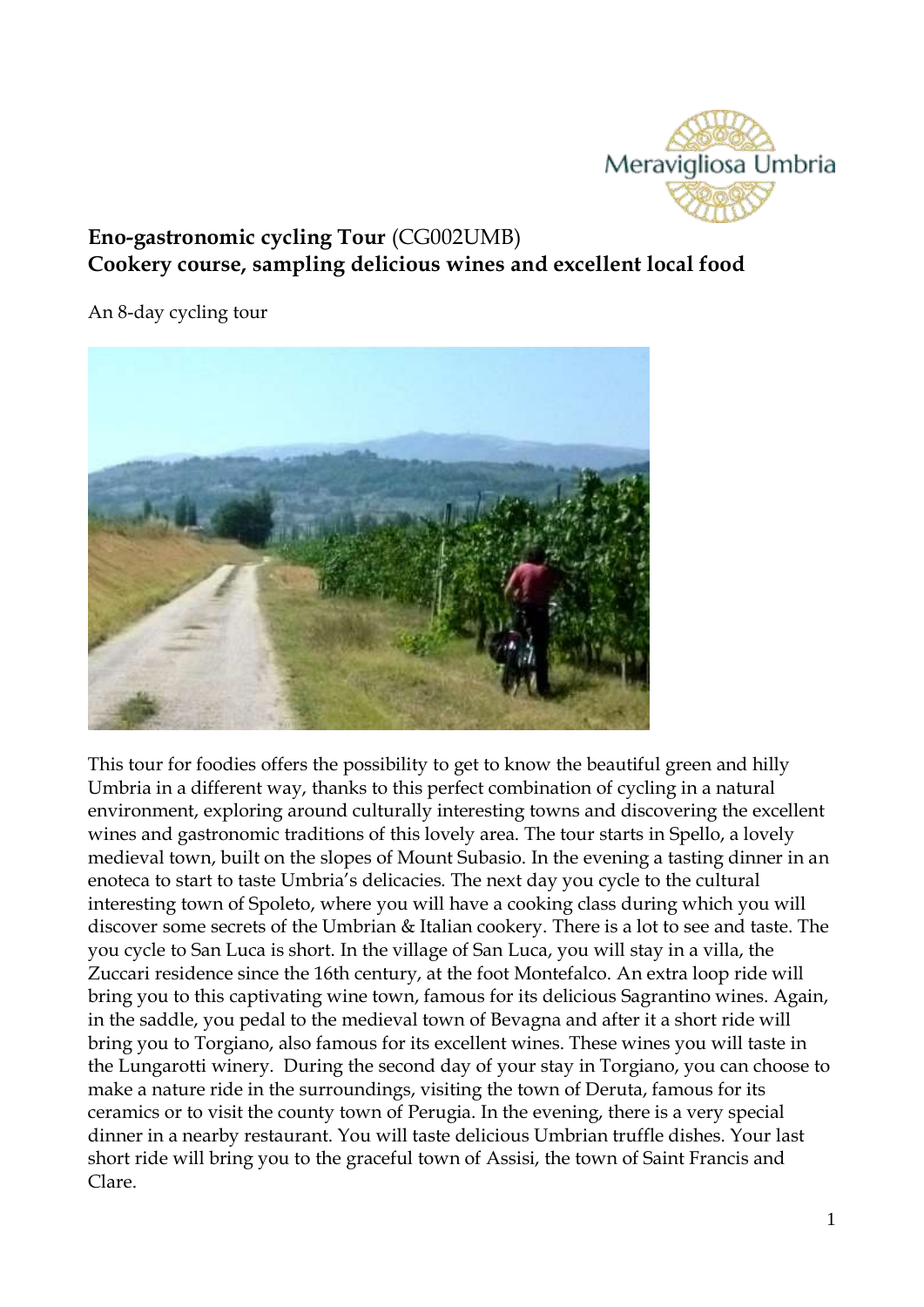

**Period:** Tuesday, Wednesday, Thursday, Friday and Saturday from April until end of October (In winter on request). During Easter and Spoleto Festival (24/06-10/07/2022) on request

# **Number of participants:** minimum 2 people

### **Level of difficulty: 2**

Medium difficulty.

You cycle through a landscape of gentle, rolling hills. Throughout these tours the steeper slopes are short and the longer ones are not too steep.

The daily distances are restricted to between 15 km / 9,3 mi and 47 km / 29 mi Total km: minimum 169 km / 105 mi and maximum 190km /118 mi



#### **Umbria Gourmet by bike**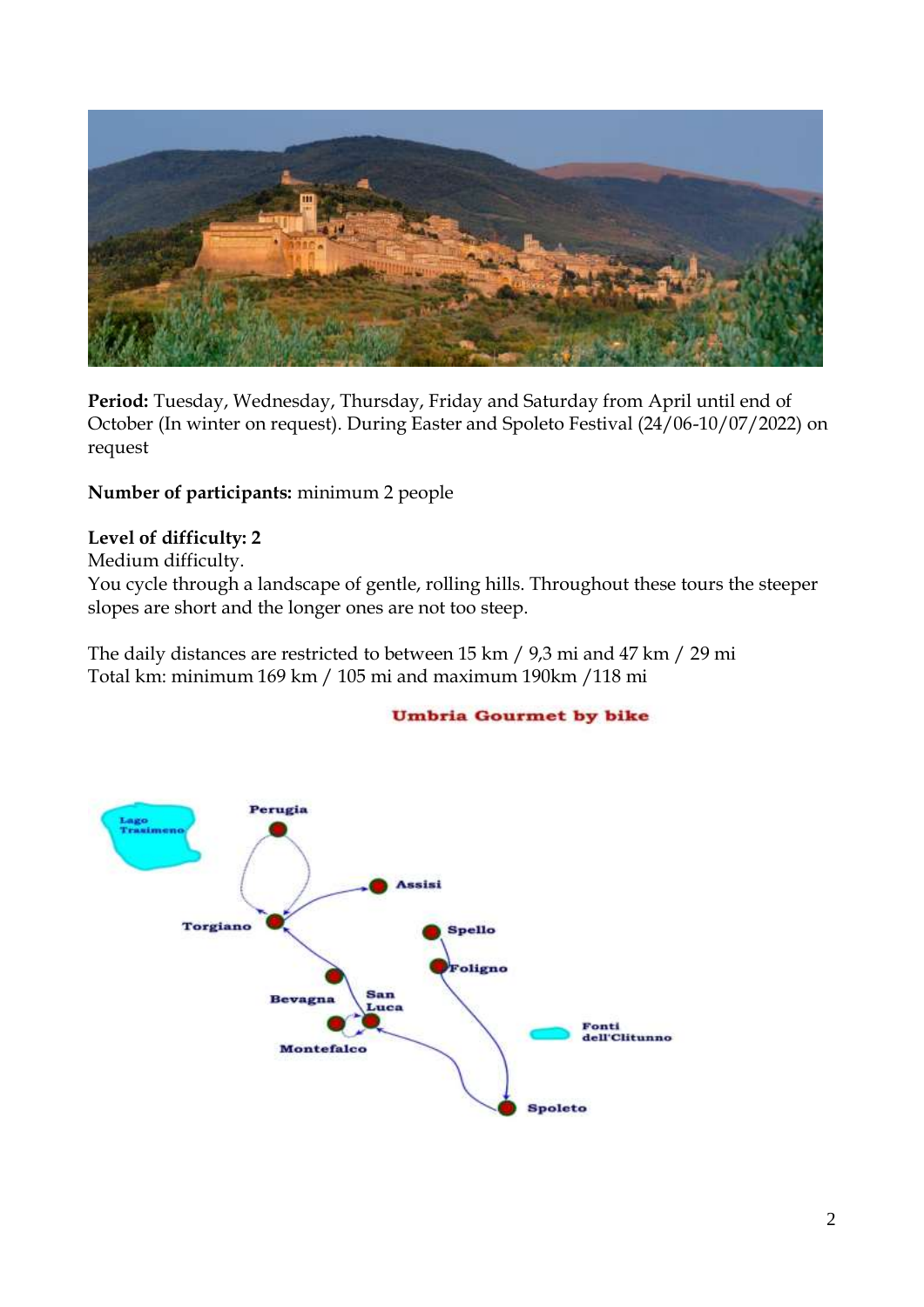# **Daily programme:**

**Day 1 Individual arrival at your hotel \*\*\*\* in Spello** The hotel is situated in the historical centre of the town and has a terrace offering a magnificent view of the Valle Umbra and the surrounding hills. At the end of the afternoon, there is a route briefing and bike set-up. In the evening, you have a tasting menu in the restaurant and wine bar Drinking Wine:

- \* Selection of Bruschette with cherry tomatoes, black truffle and olive oil from Spello Wine\*: Grecchetto dell'Umbria
- \* Scrambled eggs with black truffle Wine: Trebbiano Spoletino
- \* Tagliatelle with Cacio cheese, pepper and black truffle Wine: Montefalco: Rosso
- \* Selection of cheeses and salami Wine: Sagrantino di Montefalco
- \* Tozzetti Biscuits Wine: Sagrantino passito
- \* The wines can be replaced by a similar brand, depending on availability

# **Day 2 Spello - Spoleto**

Today you will leave Spello and cycling through the valley you cross the centre of Foligno, an alluring town with not only interesting monuments, but also many good restaurants, bars and shops. Then it goes up to Spoleto. Your hotel \*\*\*\* is situated at the border of the historical centre.

Distance: 42 km / 26 mi Ascent / Descent: + 258m -217m Starting point: + 290m Ending point: 350m Highest point: +320m



# **Day 3 Spoleto**

Today is dedicated to the lovely town of Spoleto.

In the morning you have time to explore Spoleto or (on request) you can ask us the route descriptions of a loop walk of 11 km on Mount Luco. In Spoleto there is a lot to see: the castle, the medieval aqueduct Ponte delle Torri, a roman house, the roman theatre with archaeological museum, the cathedral, the modern art museum…

In the afternoon\* you will have a cookery course  $(1 \frac{1}{2}$  hr) You will learn to make a delicious 'antipasto' and 'primo' (pasta or risotto) or an antipasto and secondo. During dinner, of course, you will taste these dishes.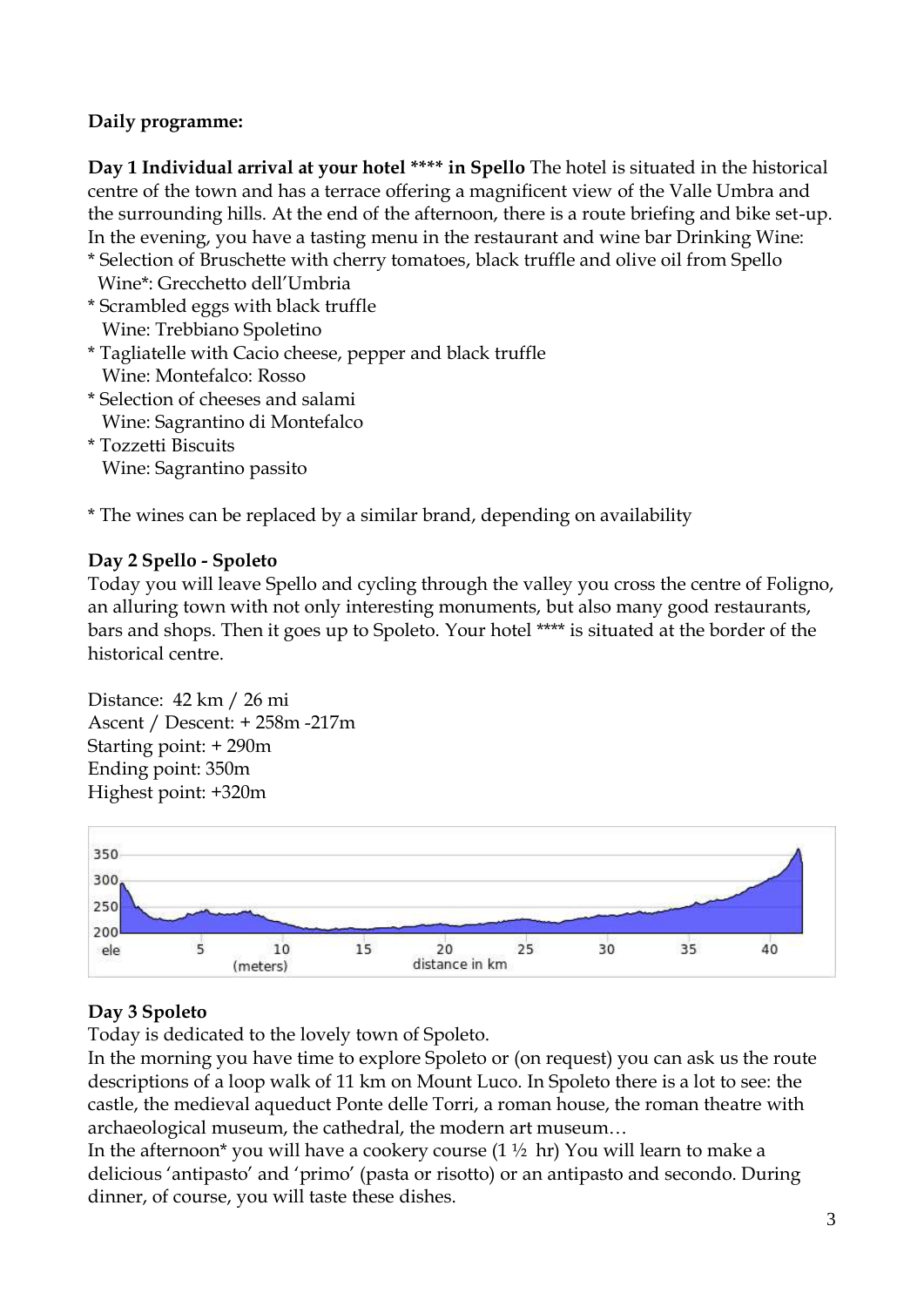\*in some occasions the cookery lesson can be in the morning followed by a lunch

# **Day 4 Cycling to San Luca** (Montefalco)

The ride of today is not so long, but more hilly. Climbing out of the valley you cycle through an undulating landscape full of olive groves. San Luca, is situated in a small village at the foot of Montefalco. You can decide to make an extra loop to visit Montefalco or have a rest in the nice Villa Zuccari. To reach the lovely town of Montefalco you have to conquer the hill on which the town is built. Montefalco is famous for its Sagrantino docg wines and in the medieval town centre, there are some nice churches and the museum 'San Francesco' to visit. A relaxing downhill ride brings you to your hotel.

Distance: 23 km /14,3 mi or 37 km / 23 mi (visiting Montefalco) Ascent / Descent: +230m -341m or +488m -598m





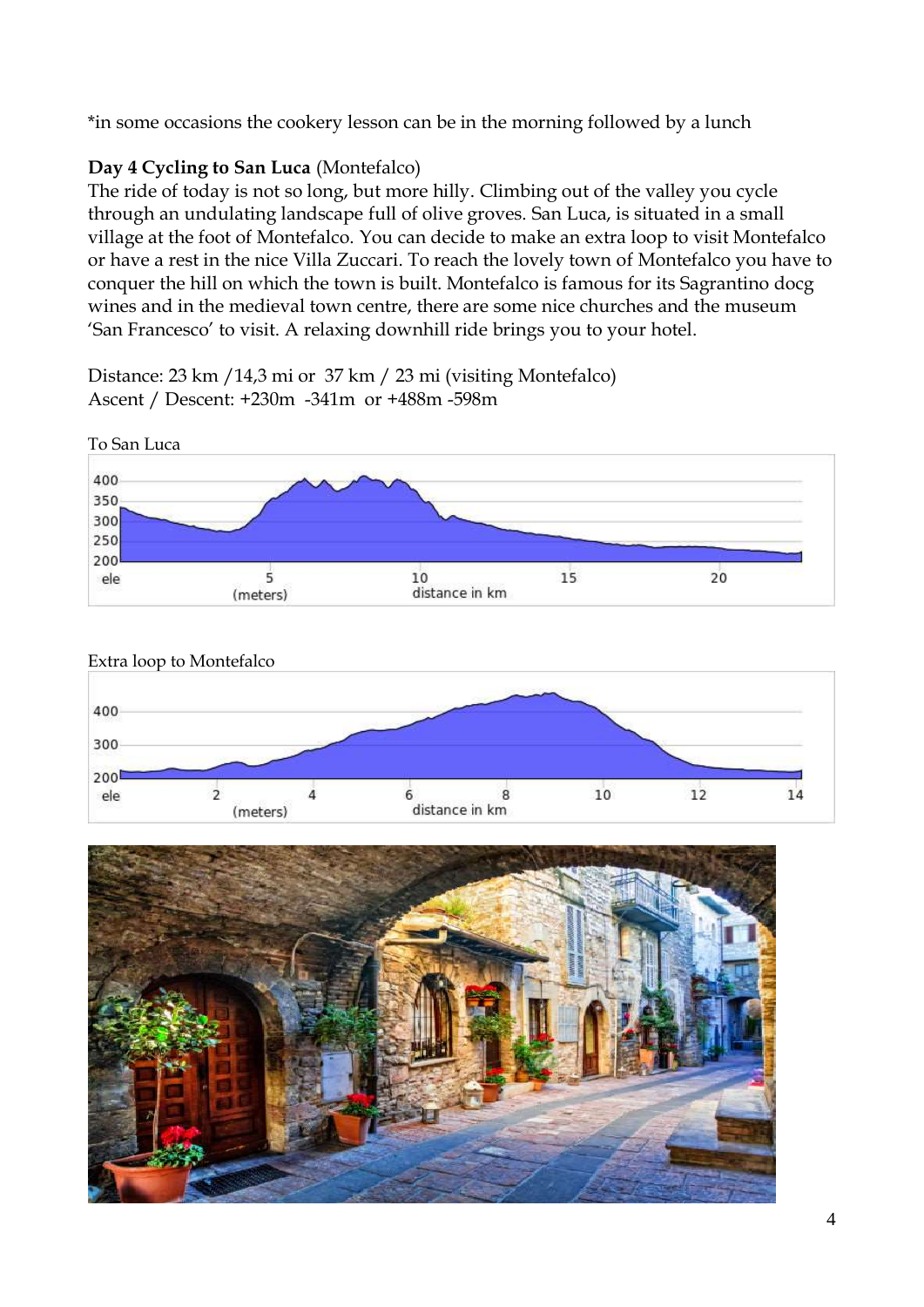# **Day 5 San Luca – Torgiano**

After breakfast in the saddle again and you cycle to Bevagna, which has a lovely medieval square with a fountain and two Romanesque churches. The square is a real meeting place for the friendly inhabitants of the town.

After visiting Bevagna a short ride mostly through the valley will lead you to the small town of Torgiano, in medieval times a fortified village, situated on the confluence of the rivers Chiascio and Tiber (Tevere). The town is famous for its excellent wines. You have enough time to visit the nice wine museum with its rich collection of ceramics and art (subject wine making) from Etruscan until modern times.

In the afternoon in the 'winery of the Lungarotti family, you will visit the winery and taste their excellent Torgiano wines. Your hotel is in the quiet town centre.



Distance: 41,6 km / 25,8 mi



**Day 6 Visiting the town of Perugia or a cycling tour in the surroundings of Torgiano**  Today there are two options:

# Visiting the town of Perugia

Perugia is the capital of the province. A short cycle tour takes you to the station in Ponte S. Giovanni at the foot of Perugia. From here the train or bus will take you into the historical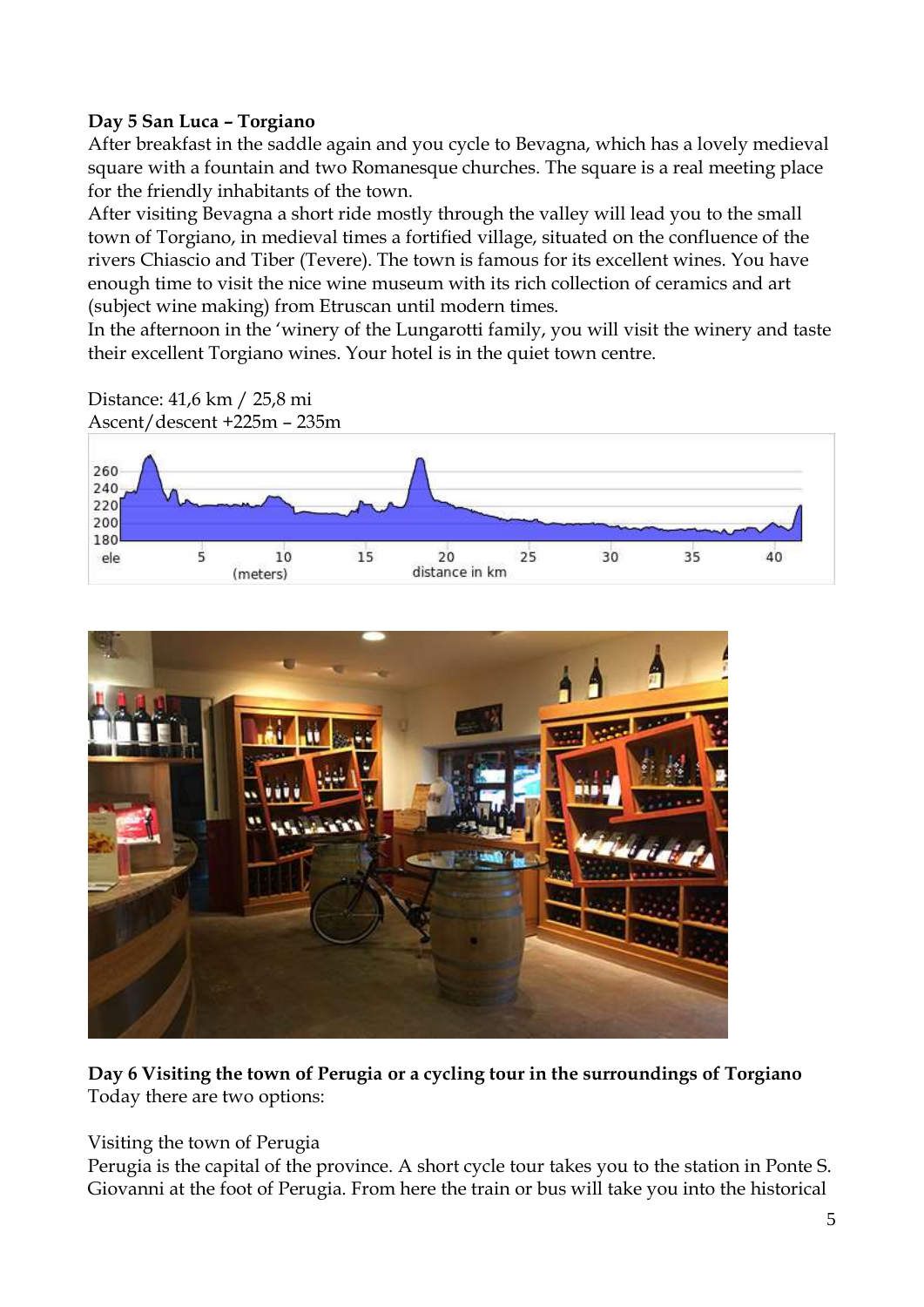centre of Perugia. You can also choose to cycle all without a bus or train. The centre, with its little alleys and characteristic town squares, is a lively vibrant place. The renaissance palaces, medieval churches, museums and many galleries will make a lasting impression. After your visit, you return by train and bike back to the peaceful, hospitable town of Torgiano.

Distance: 24 km / 14,9 miles Ascent / Descent: + 218 m -212m Starting point: + 220m Ending point: 220m Highest point: +297m



# **Cycling all the way up to Perugia**

Distance: 33 km / 20,5 miles Ascent / Descent: + 400m -442m Starting point: + 220m Ending point: 220m Highest point: +457m



or

# **A trip in the surroundings of Torgiano**

Close to Torgiano (6 km) is the village of Deruta, which has, in part managed to retain the highly distinctive features of its medieval buildings. Deruta is universally famous for its ceramics and there are many ateliers to visit. The origins of this ancient art go back as far as the Etruscan times and nowadays the many local workshops still make excellent quality ceramics. Numerous Italian and foreign museums have pieces of Deruta ceramics on show, including the Victoria and Albert Museum. The town hall hosts the art gallery and the ceramics museum. The next stop is the sanctuary of Madonna dei Bagni, which has built after a miracle, which took place in the year 1657. Inside the church, there are more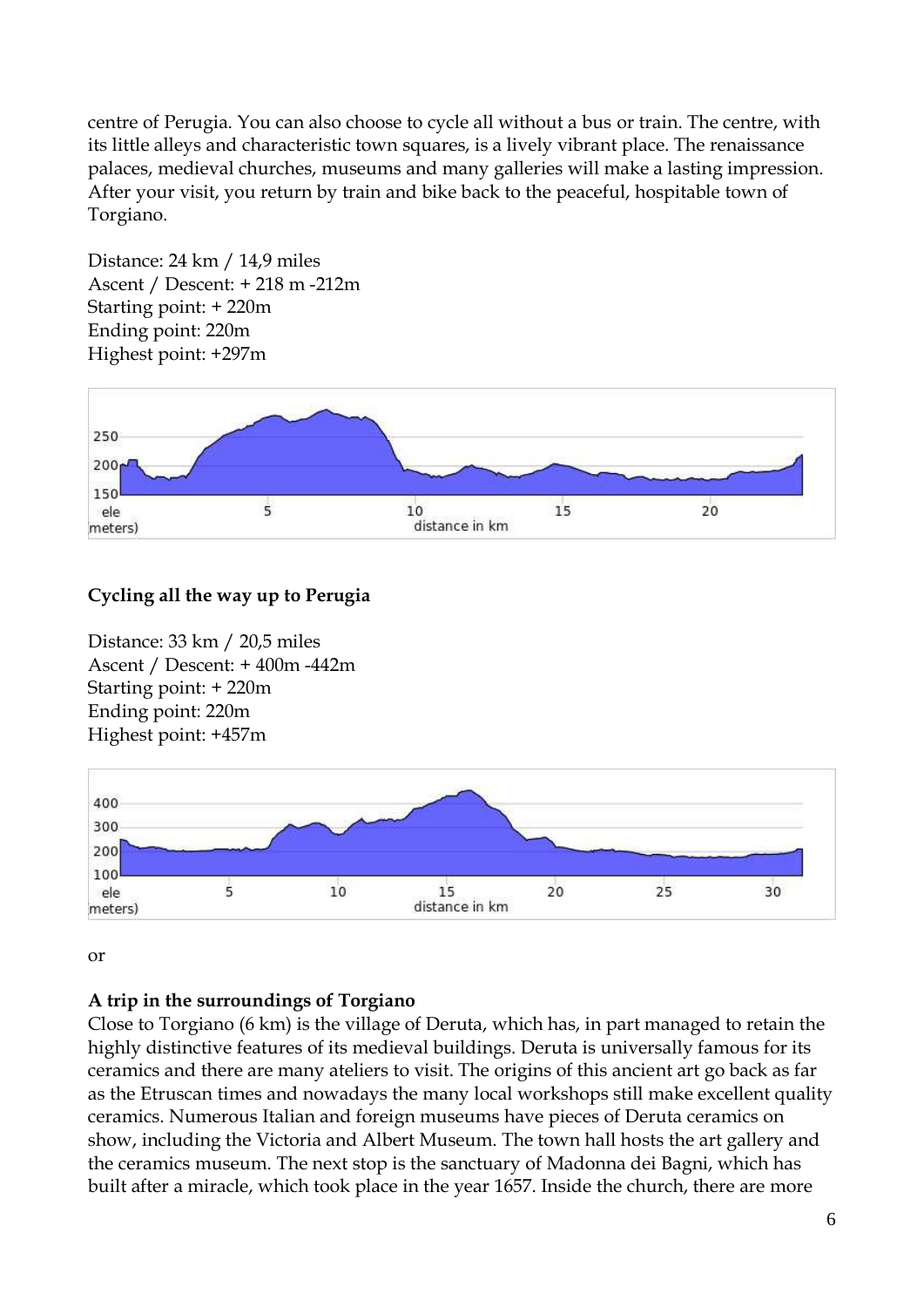than 600 votive tiles, all testimony to the tradition of the Deruta ceramics. Cycling through a beautiful hilly landscape, you pass typical Umbrian hamlets like Casalalta. Your cycle back to Torgiano is through the Tiber valley.

### **Longer route**

Distance: 45 km / 28 miles Ascent / Descent: + 508m -546m Starting point: + 220m Ending point: 220m Highest point: +379m



#### **Shorter route**

Distance: 30,3 km / 18,8 miles Ascent / Descent: + 217m -215m Starting point: + 220m Ending point: 220m Highest point: +220m



Tonight a very special dinner will await you in the restaurant Si.Ro. You will taste some typical Umbrian dishes (appetizers, 'primi' (pasta –risotto), 'secondo' (main course), vegetables and a coffee with grappa or another after-dinner spirit). For the lover of black truffle, you can also enjoy some dishes prepared with these "Diamonds of the Kitchen."

# **Day 7 Cycling to Assisi**

Today a short ride in which you will cross the valley, cycling along quiet country roads. Already from afar, you will see Assisi, like many other Umbrian towns built on a hilltop. Before reaching Assisi, however, you can stop for a moment to visit the Franciscan basilica in S.Maria degli Angeli. Under its impressive dome still lies the humble little chapel 'Porziuncola' where Saint Francis came to pray. You will have enough time to visit the main monuments of the town, like the basilica of Saint Francis with its beautiful frescoes by the painters Giotto, Simone Martini, Cimabue and Pietro Lorenzetti.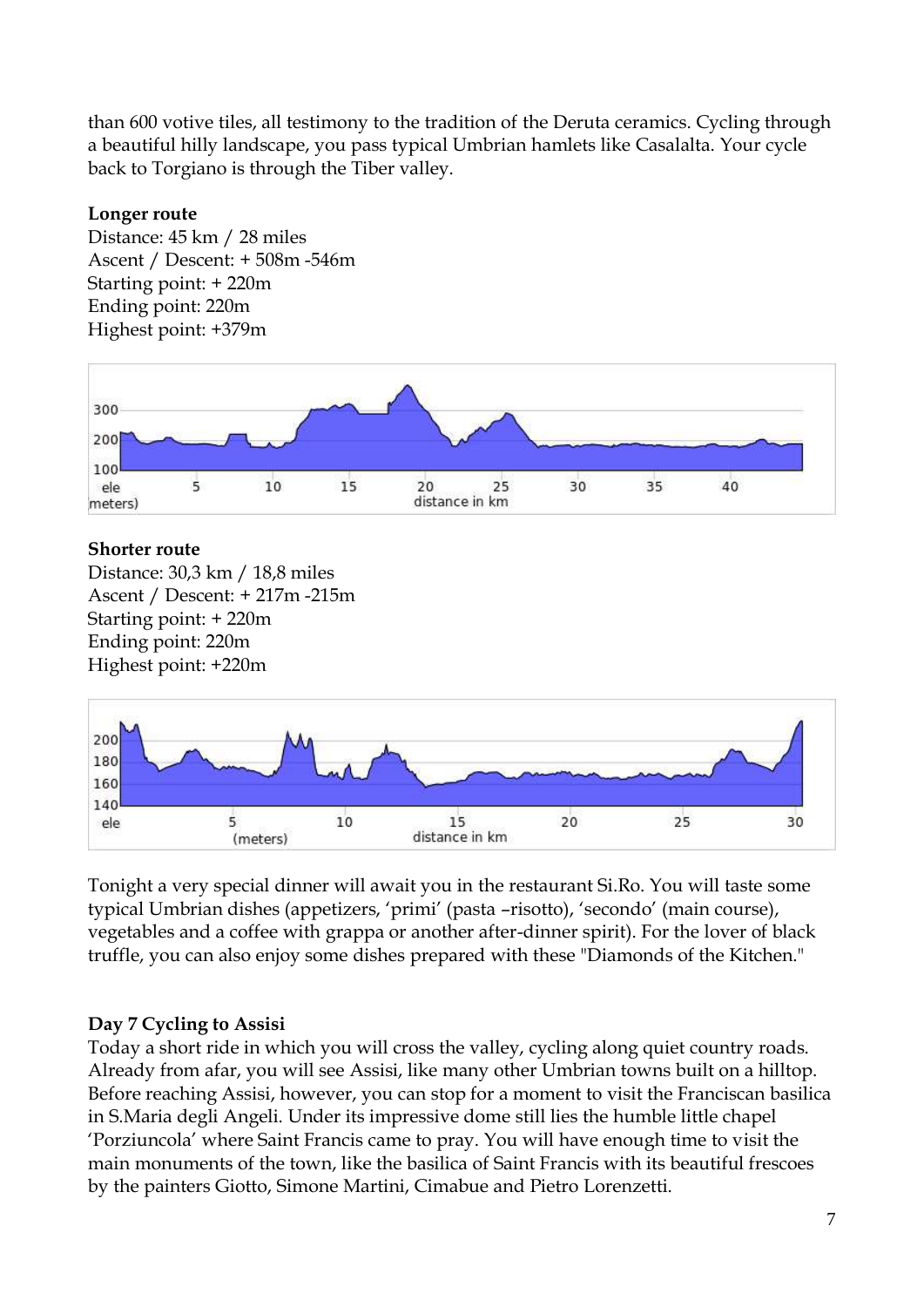Distance: 24,4 km / 15,2 miles Ascent / Descent: + 251 -54m Starting point: + 220m Ending point: 380m Highest point: +380m



# **Day 8 End of tour after breakfast**

| Rates per person 2022:                |                      |
|---------------------------------------|----------------------|
| Standard rooms / hotel *** in Assisi  | <b>Price in Euro</b> |
| Double room                           | 845,00               |
| Single room                           | 1.040,00             |
| Upgraded rooms / hotel **** in Assisi | <b>Price in Euro</b> |
| Double room                           | 1.010,00             |
| Single room                           | 1.370,00             |
|                                       |                      |
| Bike rental Hybrid                    | 85,00                |
| E-bike                                | 190,00               |
| Helmet                                | 5,00                 |

#### **The tour price includes**:

- 7 overnight stays with breakfast
- 1 tasting menu in enoteca a Spello (incl wine)
- 1 dinner in San Luca (excl. drinks)
- 1 tasting dinner in Torgiano
- 1 cookery lesson, dinner or lunch after the cookery lesson in Spoleto
- 1 wine-tasting in Torgiano
- Route descriptions and maps of the mentioned cycle tours. Gps tracks on request available
- Luggage transportation
- Back-up service
- Route briefing in first hotel

#### **Excluded**:

Local tourist tax to be paid directly in the hotel